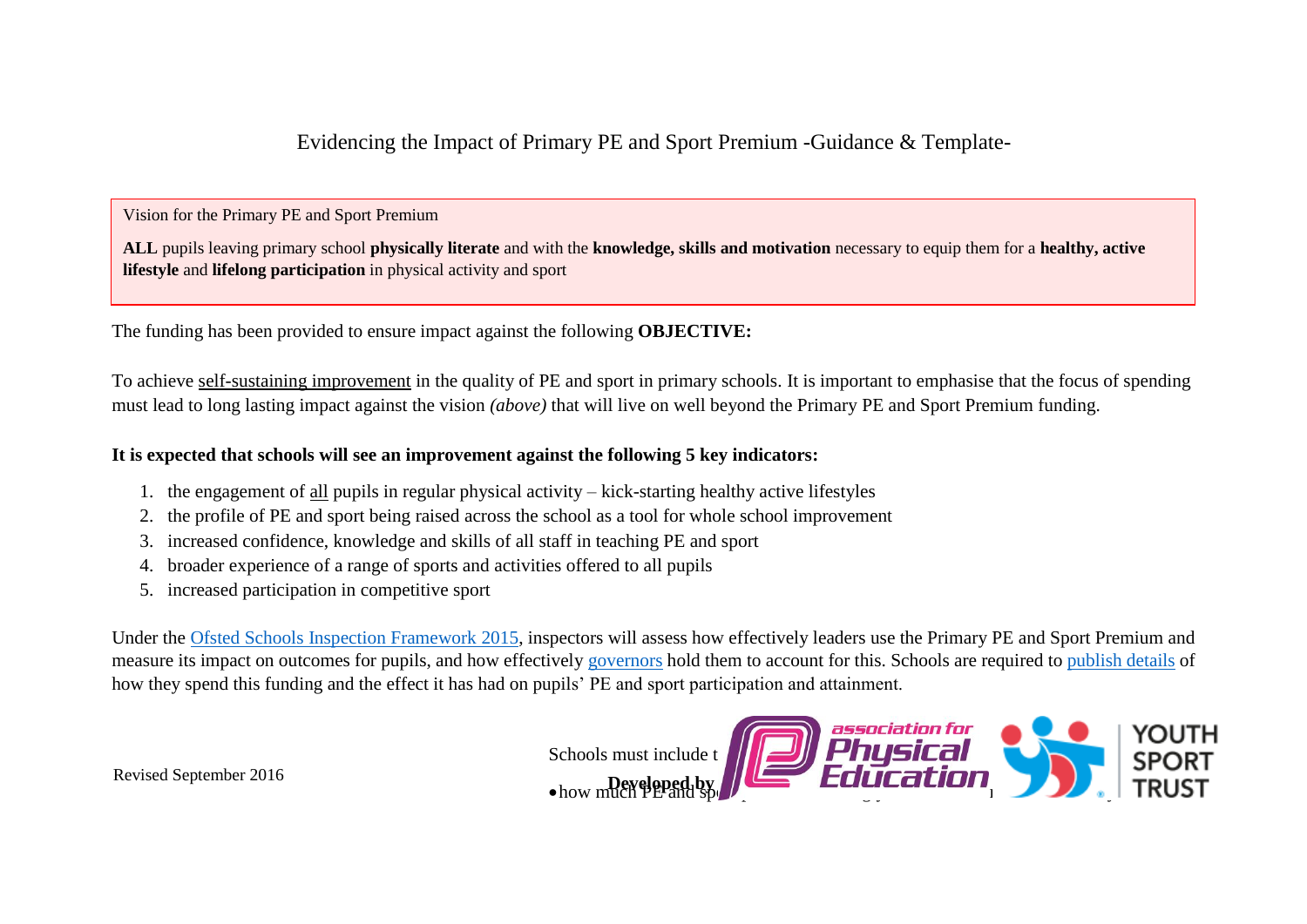- a full breakdown of how you've spent or will spend the funding this year
- the effect of the premium on pupils' PE and sport participation and attainment
- how you will make sure these improvements are sustainable

The published information should be clear and easily accessible and we recommend that you upload the following template (Annex 1) to your website for this purpose.

Improvements should enhance, rather than maintain existing provision. For example, where schools are using their funding to employ specialist coaches, these should be deployed alongside class teachers rather than displacing them, in order for their impact to be sustainable and to enable the upskilling of existing teachers.

Primary PE and Sport premium planning and actions should show how use of funding contributes to this vision through identified school priorities which can be measured through reference to key outcome indicators. It is important that the main drivers for improvement are those identified by the school through their selfreview. Each school should aim to achieve the following objective:

**OBJECTIVE:** To achieve **self-sustaining improvement** in the quality of PE and sport in primary schools. Please see Figure 1 (above): A process model to support your thinking.

# **HOW TO USE THE PRIMARY PE AND SPORT PREMIUM**



Schools must use the funding to make additional and sustainable improvements to the quality of PE and sport they offer. This means that you should use the premium to: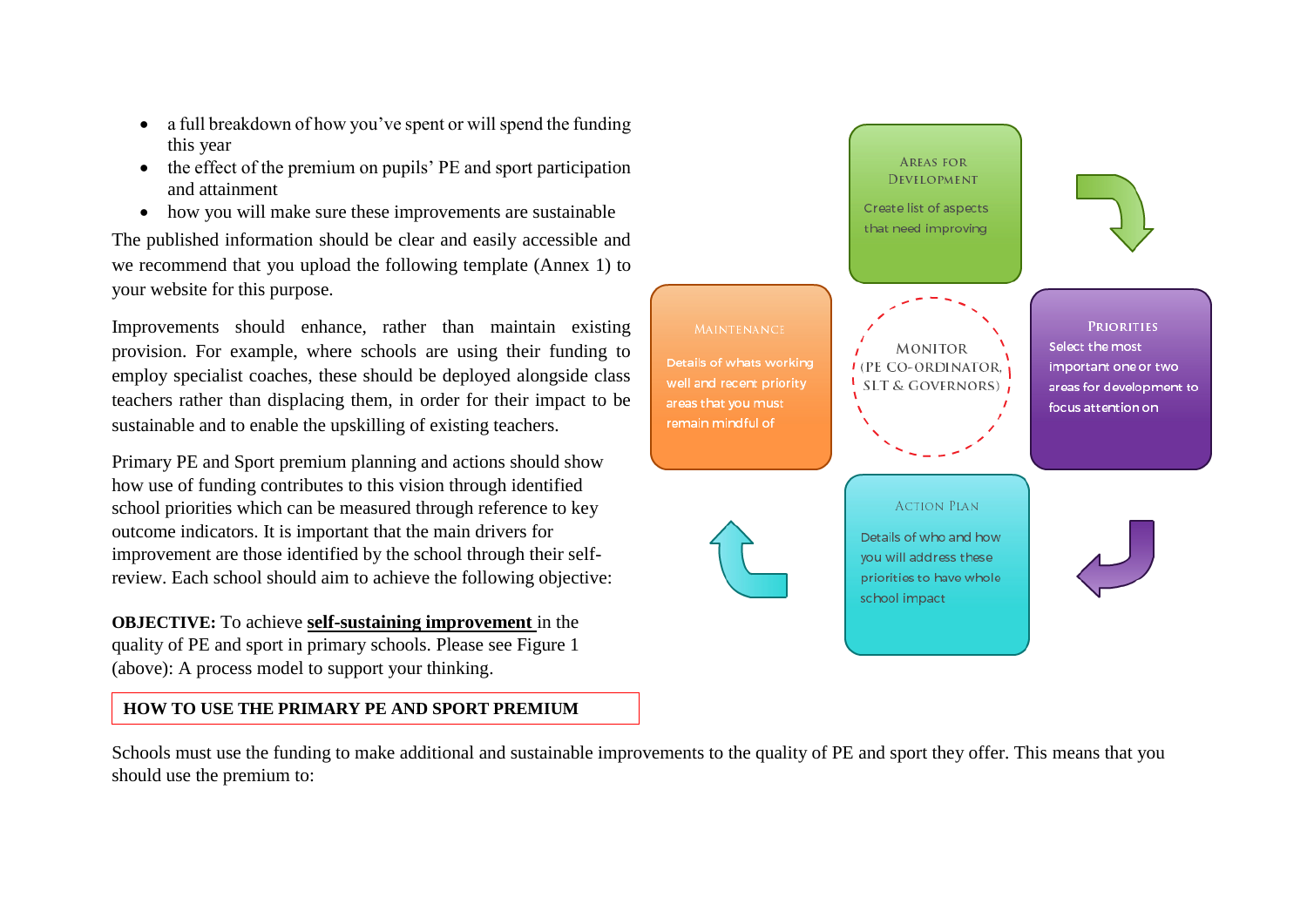- develop or add to the PE and sport activities that your school already offers
- make improvements now that will benefit pupils joining the school in future years

For example, you can use your funding to:

- hire qualified sports coaches to work with teachers
- provide existing staff with training or resources to help them teach PE and sport more effectively
- introduce new sports or activities and encourage more pupils to take up sport
- support and involve the least active children by running or extending school sports clubs, holiday clubs and [Change4Life](http://www.nhs.uk/change4life/Pages/change-for-life.aspx) clubs
- run sport competitions
- increase pupils' participation in the [School Games](https://www.gov.uk/government/policies/getting-more-people-playing-sport/supporting-pages/the-school-games)
- run sports activities with other schools

You should **not** use your funding to:

- employ coaches or specialist teachers to cover [planning preparation and assessment \(PPA\)](https://www.gov.uk/government/uploads/system/uploads/attachment_data/file/341951/School_teachers__pay_and_conditions_2014.pdf) arrangements these should come out of your core staffing budgets
- $\bullet$  teach the minimum requirements of [the national curriculum](https://www.gov.uk/government/publications/national-curriculum-in-england-physical-education-programmes-of-study) including those specified for swimming.

# **SECTION 1A – EVALUATION OF IMPACT/LEARNING TO DATE**

Guidance on the primary PE and sport premium can be found at [gov.uk.](https://www.gov.uk/guidance/pe-and-sport-premium-for-primary-schools) Annex 1 – Primary PE and Sport premium – Online reporting template

Name of school: Ralph Butterfield Primary

#### Academic: 2016-2017

| In previous years, have you completed a self-review of PE, physical activity and school sport?                    | Yes |
|-------------------------------------------------------------------------------------------------------------------|-----|
| Have you completed a PE, physical activity and sport action plan/plan for the Primary PE and Sport Premium spend? | Yes |
| Is PE, physical activity and sport, reflective of your school development plan?                                   | Yes |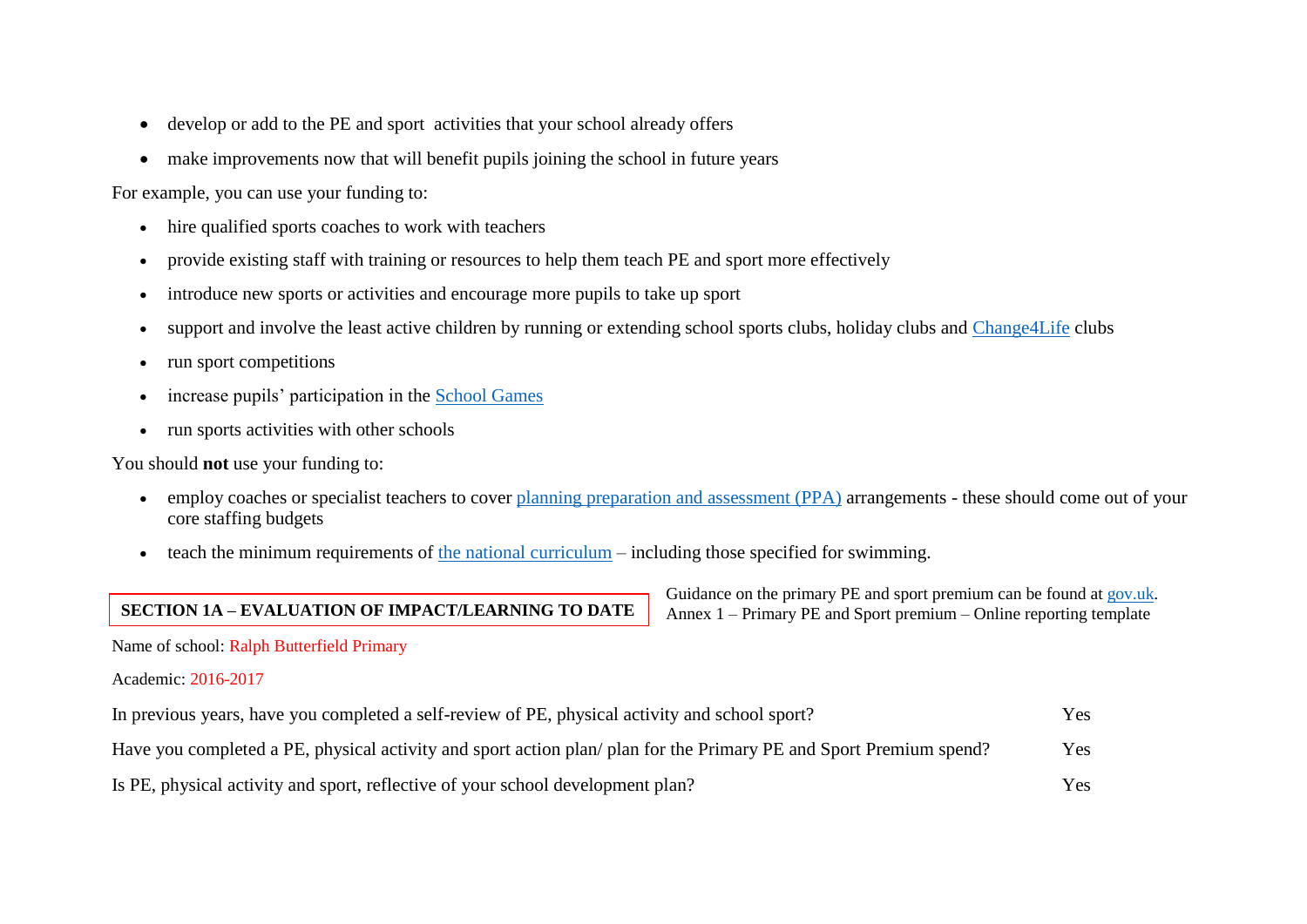## **SECTION 1B – SWIMMING AND WATER SAFETY self rescue focus.**

Swimming is an important skill and can encourage a healthy and active lifestyle. All Local Authority schools must provide swimming instruction either in key stage 1 or key stage 2. The [programme of study for PE](https://www.gov.uk/government/publications/national-curriculum-in-england-physical-education-programmes-of-study/national-curriculum-in-england-physical-education-programmes-of-study) sets out the expectation that pupils should be taught to:

- swim competently, confidently and proficiently over a distance of at least 25 metres
- use a range of strokes effectively [for example, front crawl, backstroke and breaststroke]
- perform safe self-rescue in different water-based situations.

| Swimming and Water Safety                                                                                        | Please fill out all of the |
|------------------------------------------------------------------------------------------------------------------|----------------------------|
|                                                                                                                  | below:                     |
| What percentage of your Year 6 pupils could swim competently, confidently and proficiently over a distance of at | 98%                        |
| least 25 metres when they left your primary school at the end of last academic year?                             |                            |
| What percentage of your Year 6 pupils could use a range of strokes effectively [for example, front crawl,        | 98 %                       |
| backstroke and breaststroke] when they left your primary school at the end of last academic year?                |                            |
| What percentage of your Year 6 pupils could perform safe self-rescue in different water-based situations when    | 98 %                       |
| they left your primary school at the end of last academic year?                                                  |                            |
| Schools can choose to use the primary PE and sport premium to provide additional provision for swimming but      | N <sub>0</sub>             |
| this must be for activity over and above the national curriculum requirements. Have you used it in this way?     |                            |
| <b>SECTION 2 – REFLECTION: WHAT HAVE WE ACHIEVED AND WHERE NEXT? 2015/2016</b>                                   |                            |

Use the space below to identify what your use of the Primary PE and Sport Premium has been to date, and priorities for the coming year:

| hai<br>change<br>ements?<br>next<br>$\sim$<br>$^{\prime}$ M.<br>$\sim$<br>- W11.<br>-<br>avar<br>$\Omega$<br>. )IT<br>$\mathbf{r}$<br>Vс<br>ua'<br>- аспіс<br>71 I<br>. | date | <b>TTT</b><br>well:<br>worked | year<br>.001 |
|-------------------------------------------------------------------------------------------------------------------------------------------------------------------------|------|-------------------------------|--------------|
|-------------------------------------------------------------------------------------------------------------------------------------------------------------------------|------|-------------------------------|--------------|

**Vision**: **ALL** pupils leaving primary school **physically literate** and with the **knowledge, skills and motivation** necessary to equip them for a **healthy, active lifestyle** and **lifelong participation** in physical activity and sport.

**Objective**: To achieve **self-sustaining** improvement in the quality of PE and sport in primary schools against 5 key indicators:

- 1. the engagement of all pupils in regular physical activity kick-starting healthy active lifestyles
- 2. the profile of PE and sport being raised across the school as a tool for whole school improvement
- 3. increased confidence, knowledge and skills of all staff in teaching PE and sport
- 4. broader experience of a range of sports and activities offered to all pupils
- 5. increased participation in competitive sport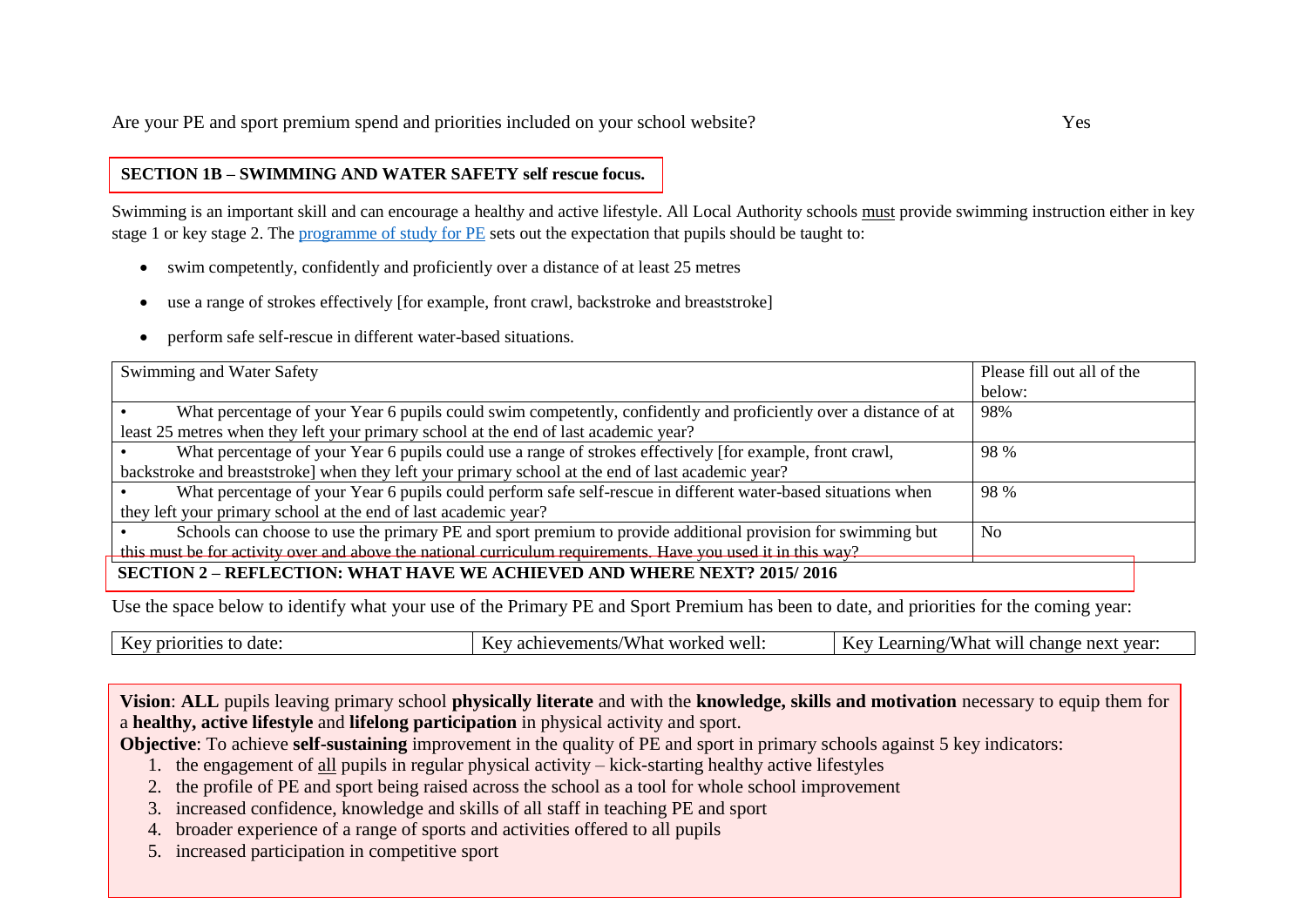| Key priorities to date:                                                                                                                                                                      | Key achievements/What worked well:                                                                                                                                                                                                                                                                                                                                                                                                                                                                                                                                                                                                                                                                                                                                                                                                                                                                                                                                                                                                          | Key Learning/What will change next year:                                                                                                                                                                                                                                                                                                                                                                                                                                                                  |
|----------------------------------------------------------------------------------------------------------------------------------------------------------------------------------------------|---------------------------------------------------------------------------------------------------------------------------------------------------------------------------------------------------------------------------------------------------------------------------------------------------------------------------------------------------------------------------------------------------------------------------------------------------------------------------------------------------------------------------------------------------------------------------------------------------------------------------------------------------------------------------------------------------------------------------------------------------------------------------------------------------------------------------------------------------------------------------------------------------------------------------------------------------------------------------------------------------------------------------------------------|-----------------------------------------------------------------------------------------------------------------------------------------------------------------------------------------------------------------------------------------------------------------------------------------------------------------------------------------------------------------------------------------------------------------------------------------------------------------------------------------------------------|
| 5. increased participation in competitive<br>sport<br>To include as many children as possible in<br>different sporting experiences and competitions.                                         | Children throughout the school are enthusiastic and clubs run are<br>filled to maximum capacity and usually oversubscribed.<br>Children are willing to take part in competitions offered and are<br>proud to represent the school. Cross country years $1-6-86$ children<br>took part.<br>The children who entered the dance festival had a fantastic<br>experience and danced to over 1000 spectators.<br>Pupil voice evidence on PE sports impact forms collated in evidence<br>folder.<br>Throughout the year the school entered children into a variety of<br>different competitions most run through the YSSN sports<br>partnership- Cross country<br>Girls and boys football competition<br>Netball made it through to the North Yorkshire games and came 2 <sup>nd</sup> .<br>They then represented North Yorkshire at the school games in<br>Sheffield.<br>Entered Rugby,<br>Gymnastics, tennis, quad kids, sports hall athletics and cricket<br>Children in year 6 entered the Yorkshire dance festival in Nov 16 on<br>a weekend. | Definitely value for money being in the partnership as the<br>children are given so many opportunities - different sports,<br>clubs lunchtime and afterschool which includes all year<br>groups. Competition participation and experience.<br>In 2016-2017 enter different competitions.<br>Children also get to benefit from extra additional<br>workshops, sporting session- FA anti- bullying, sugar free<br>workshops, chance to shine cricket, York city football club<br>sessions.<br>Same as above |
| 4. broader experience of a range of sports and<br>activities offered to all pupils<br>To include as many children as possible in<br>different sporting lessons/clubs                         | Children from Reception to year 6 experienced different sports/<br>activities run through the PE specialist (YSSN) either on a lunchtime<br>or afterschool throughout the year each week.<br>A range of children from all different abilities have shown an interest<br>in clubs.<br>Children also experienced a range of activities from using the REAL<br>PE scheme focusing on skills which has been implemented from Sept<br>16. All children giving positive feedback of the scheme.                                                                                                                                                                                                                                                                                                                                                                                                                                                                                                                                                   | Continue with the YSSN scheme as it is providing all<br>members of staff with at least 1 half term a year mentoring<br>and team teaching once a week. This has a huge impact on<br>the PE teaching within school. The children and the<br>teachers gain from this experience.<br>Continue to train play leaders for the next academic year.<br>Continue to replace equipment when necessary.                                                                                                              |
| 3. increased confidence, knowledge and skills of<br>all staff in teaching PE and sport<br>Staff to be mentored and peer teaching with a<br>PE specialist for at least a half term every week | Staff completed PE impact form of evidence outlining the impact on<br>their professional development. Children's pupil voice is also<br>collated. Staff's knowledge and confidence increased in specific<br>areas of PE focused on throughout the half term.                                                                                                                                                                                                                                                                                                                                                                                                                                                                                                                                                                                                                                                                                                                                                                                | Repeat next academic year                                                                                                                                                                                                                                                                                                                                                                                                                                                                                 |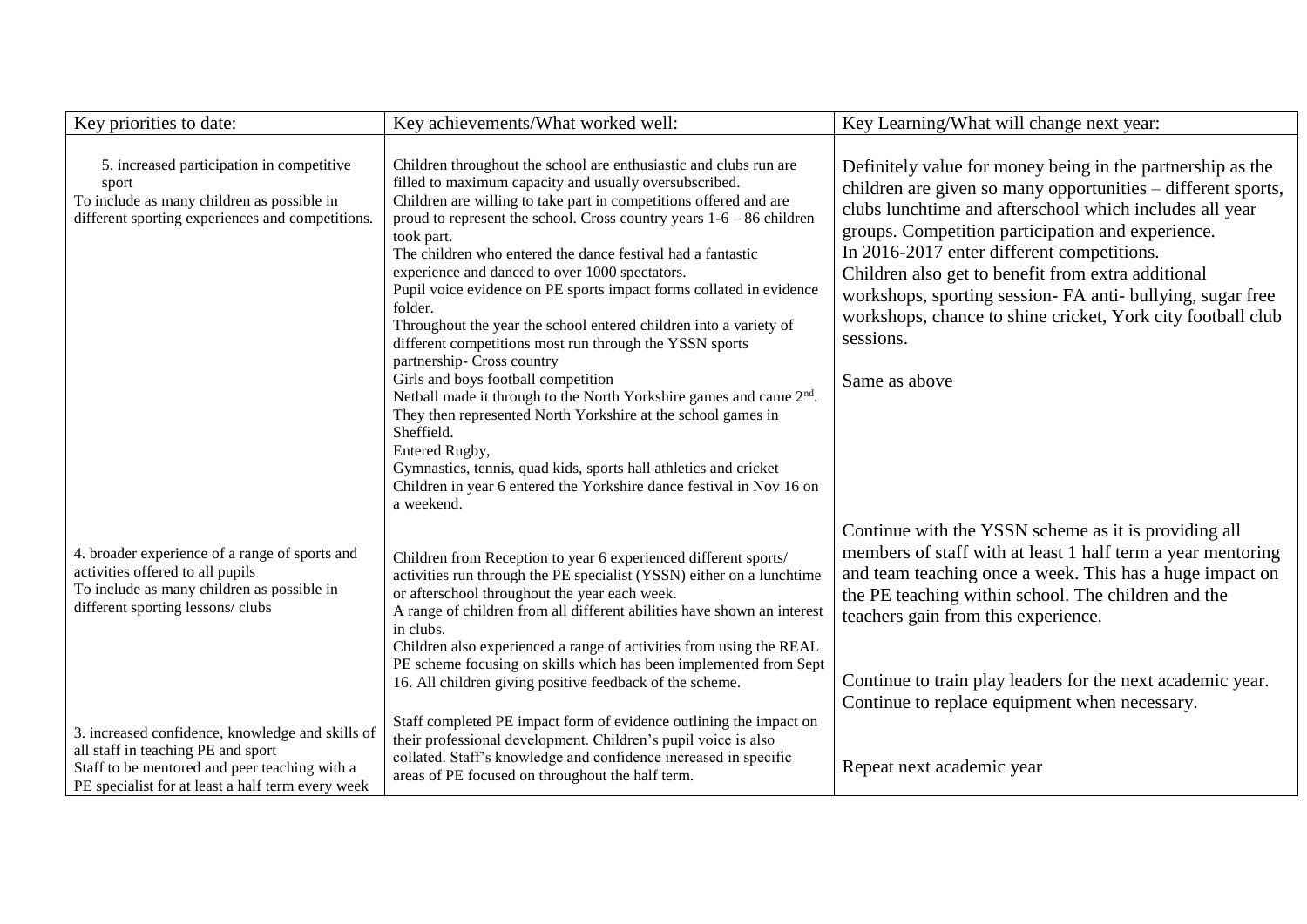|                                                                                                                                                                                           | Staff also gained confidence through RE scheme purchased with<br>budget from previous year but all staff received training in an INSET<br>day June 16.                                                                                                                                                                                                                                                                       |  |
|-------------------------------------------------------------------------------------------------------------------------------------------------------------------------------------------|------------------------------------------------------------------------------------------------------------------------------------------------------------------------------------------------------------------------------------------------------------------------------------------------------------------------------------------------------------------------------------------------------------------------------|--|
| 1. the engagement of all pupils in regular<br>physical activity – kick-starting healthy active<br>lifestyles<br>For children to engage in healthy active<br>playtimes                     | Children having happy active playtimes using equipment and with<br>playground leaders who are trained by the PE specialist used with the<br>YSSN money. Play leaders follow a daily rota and experience<br>mentoring children in rec, year 1 and year 2.<br>Money spent on playground equipment.                                                                                                                             |  |
| For children to be aware of how important<br>physical activity and sport is<br>2. the profile of PE and sport being raised across<br>the school as a tool for whole school<br>improvement | Providing skills card for the new PE scheme of work so that all<br>teachers and children can use them within lessons to access against<br>skills and discuss success of skills.<br>To provide opportunities to improve sporting experiences.<br>Provided an opportunity for children in years 5/6 to go swimming to<br>ensure they have the life skill. Only 2 children could not swim at the<br>end of the swimming lesson. |  |

**SECTION 3 – PLANNING YOUR PROVISION AND BUDGET FOR THE COMING YEAR Use the template below to plan how you intend on spending your Primary PE and Sport Premium funding this academic year, to include which of the 5 key indicators that priority relates to. The greyed out boxes allow you to re-visit this section later in the year to review and plan next steps.**

Step by step guidance notes to support completion of the template to achieve self-sustaining improvement in the quality of PE and sport in primary schools: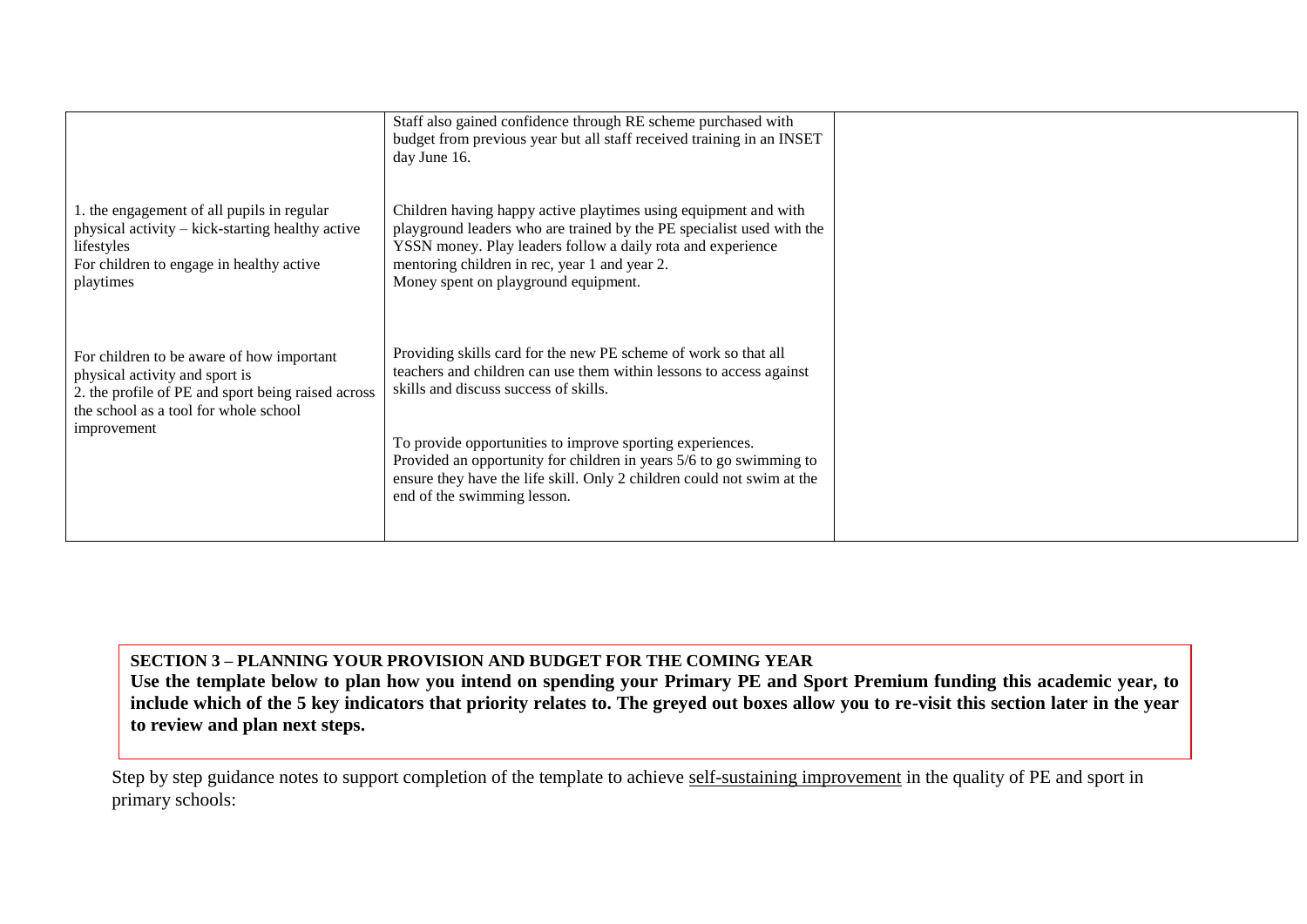Step 1: Confirm the total fund allocated

Step 2: Review activities and impact to date either using the template you used last year or section 2 above

Step 3: Confirm your priorities in terms of impact on pupils and enter into column B to detail your school focus (e.g. improved the quality of children's physical literacy at key stage 1)

Step 4: Cross reference these with the 5 key indicators for the Primary PE and Sport Premium by selecting the aspect(s) that this relates to (e.g. increased confidence, knowledge and skills of all staff in teaching PE and sport) and select these from the drop down menu in column A

Step 5: Complete column C to outline key actions to achieve these outcomes (e.g. whole staff training)

Step 6: Complete column D to detail funding allocated to this priority (e.g. £100.00)

Step 7: Complete column F to show how you plan to evidence the impact of this spend on young people

Step 8: Identify when you will revisit this template to update with actual spend, impact and sustainability next steps (greyed out columns E, G & H)

Step 9: The greyed out columns will be useful when reviewing your school's spend later in the year to confirm actual spend and impact to support further plans for the future and sustainability.

| Academic Year:<br>2015/2016 |               | <b>Total fund allocated:</b><br>£9339.00<br>Actual spend: £9429.77 |         |         |          |                      |                   |
|-----------------------------|---------------|--------------------------------------------------------------------|---------|---------|----------|----------------------|-------------------|
| A                           |               |                                                                    |         |         |          |                      |                   |
| PE and Sport                | School Focus/ | Actions to                                                         | Planned | Actual  | Evidence | <b>Actual Impact</b> | Sustainability/   |
| Premium Key                 | planned       | Achieve                                                            | Funding | Funding |          | (following)          | <b>Next Steps</b> |
| Outcome                     | Impact on     |                                                                    |         |         |          | Review) on           |                   |
| Indicator                   | pupils        |                                                                    |         |         |          | pupils               |                   |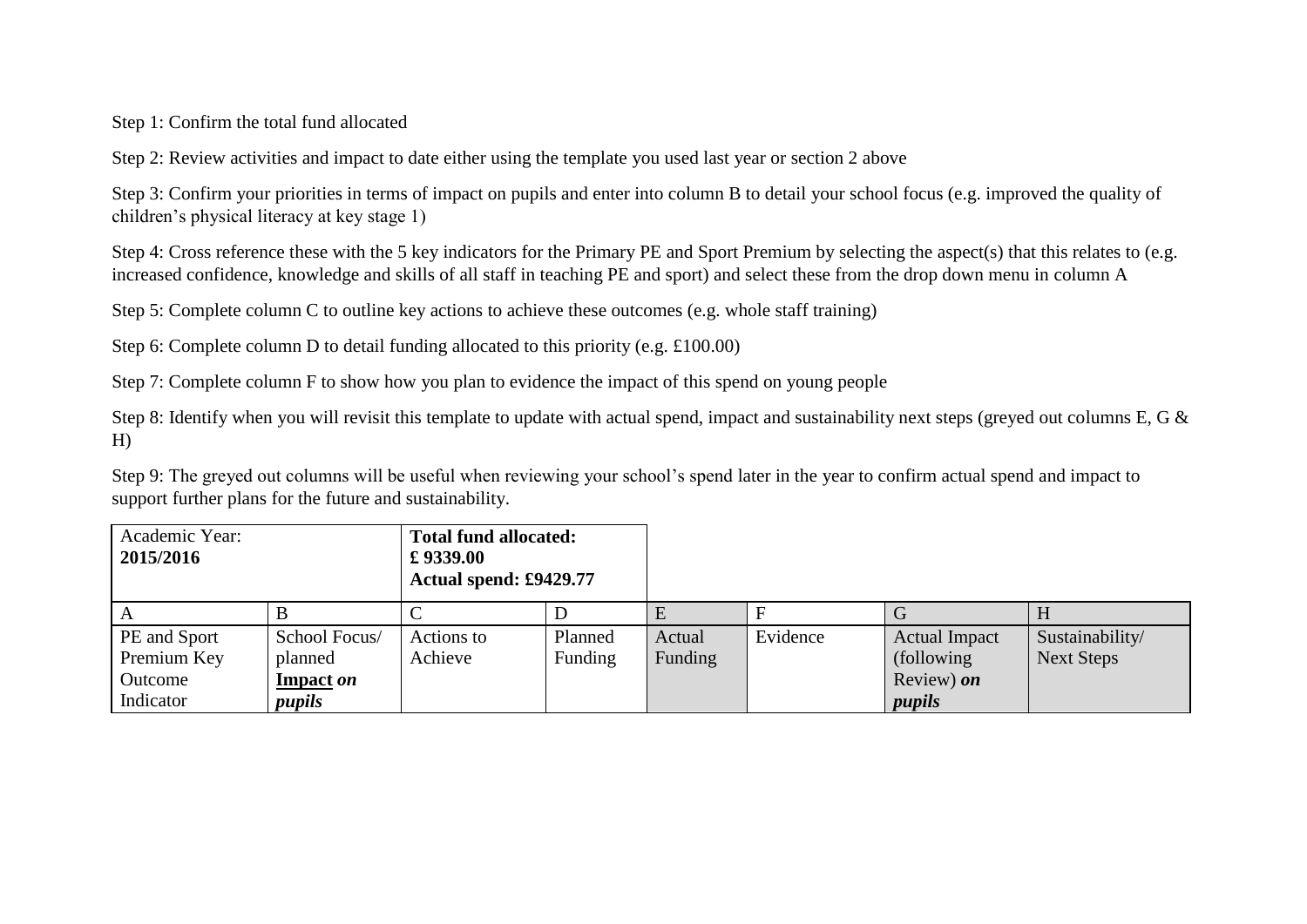| 5. increased<br>participation in<br>competitive sport                                    | To include as<br>many children as<br>possible in<br>different sporting<br>experiences and<br>competitions.<br>To include as | All classes to access<br>PE specialist.<br>Jorvick sports<br>partnership lunch<br>time/afterschool<br>clubs to be accessed<br>by all year groups.<br>Children accessing<br>competitions at<br>different levels | 6385.50-<br><b>YSSN</b> sports<br>partnership | 6385.50<br><b>YSSN</b> sports<br>partnership<br>Dance<br>Festival<br>entry fee<br>£130<br><b>Boys</b><br>football<br>competition<br>entry fee £50<br>Coach for<br>netball<br>competition<br>to Sheffield<br>institute of<br>sport $£$ 250 | Throughout the<br>year the school<br>entered children<br>into a variety of<br>different<br>competitions most<br>run through the<br><b>YSSN</b> sports<br>partnership-Cross<br>country<br>Girls and boys<br>football<br>competition<br>Netball made it<br>through to the<br>North Yorkshire<br>games and came<br>$2nd$ . They then<br>represented North<br>Yorkshire at the<br>school games in<br>Sheffield.<br>Entered Rugby,<br>Gymnastics,<br>tennis, quad kids,<br>sports hall athletics<br>and cricket<br>Children in year 6<br>entered the<br>Yorkshire dance<br>festival in Nov 16<br>on a weekend.<br>Children from | Children<br>throughout the<br>school are<br>enthusiastic and<br>clubs run are filled<br>to maximum<br>capacity and usually<br>oversubscribed.<br>Children are willing<br>to take part in<br>competitions<br>offered and are<br>proud to represent<br>the school. Cross<br>country years $1-6$ –<br>86 children took<br>part.<br>The children who<br>entered the dance<br>festival had a<br>fantastic experience<br>and danced to over<br>1000 spectators.<br>Pupil voice<br>evidence on PE<br>sports impact forms<br>collated in evidence<br>folder. | Sign up to YSSN<br>sports partnership for<br>all elements.<br><b>Entered different</b><br>competitions not<br>entered in 15-16.<br>Continue with YSSN |
|------------------------------------------------------------------------------------------|-----------------------------------------------------------------------------------------------------------------------------|----------------------------------------------------------------------------------------------------------------------------------------------------------------------------------------------------------------|-----------------------------------------------|-------------------------------------------------------------------------------------------------------------------------------------------------------------------------------------------------------------------------------------------|----------------------------------------------------------------------------------------------------------------------------------------------------------------------------------------------------------------------------------------------------------------------------------------------------------------------------------------------------------------------------------------------------------------------------------------------------------------------------------------------------------------------------------------------------------------------------------------------------------------------------|------------------------------------------------------------------------------------------------------------------------------------------------------------------------------------------------------------------------------------------------------------------------------------------------------------------------------------------------------------------------------------------------------------------------------------------------------------------------------------------------------------------------------------------------------|-------------------------------------------------------------------------------------------------------------------------------------------------------|
| 4. broader experience<br>of a range of sports<br>and activities offered<br>to all pupils | many children as<br>possible in<br>different sporting<br>lessons/clubs                                                      |                                                                                                                                                                                                                |                                               |                                                                                                                                                                                                                                           | Reception to year 6<br>experienced<br>different sports/<br>activities run                                                                                                                                                                                                                                                                                                                                                                                                                                                                                                                                                  | A range of children<br>from all different<br>abilities have<br>shown an interest in<br>clubs.                                                                                                                                                                                                                                                                                                                                                                                                                                                        |                                                                                                                                                       |
|                                                                                          |                                                                                                                             |                                                                                                                                                                                                                |                                               |                                                                                                                                                                                                                                           | through the PE                                                                                                                                                                                                                                                                                                                                                                                                                                                                                                                                                                                                             |                                                                                                                                                                                                                                                                                                                                                                                                                                                                                                                                                      |                                                                                                                                                       |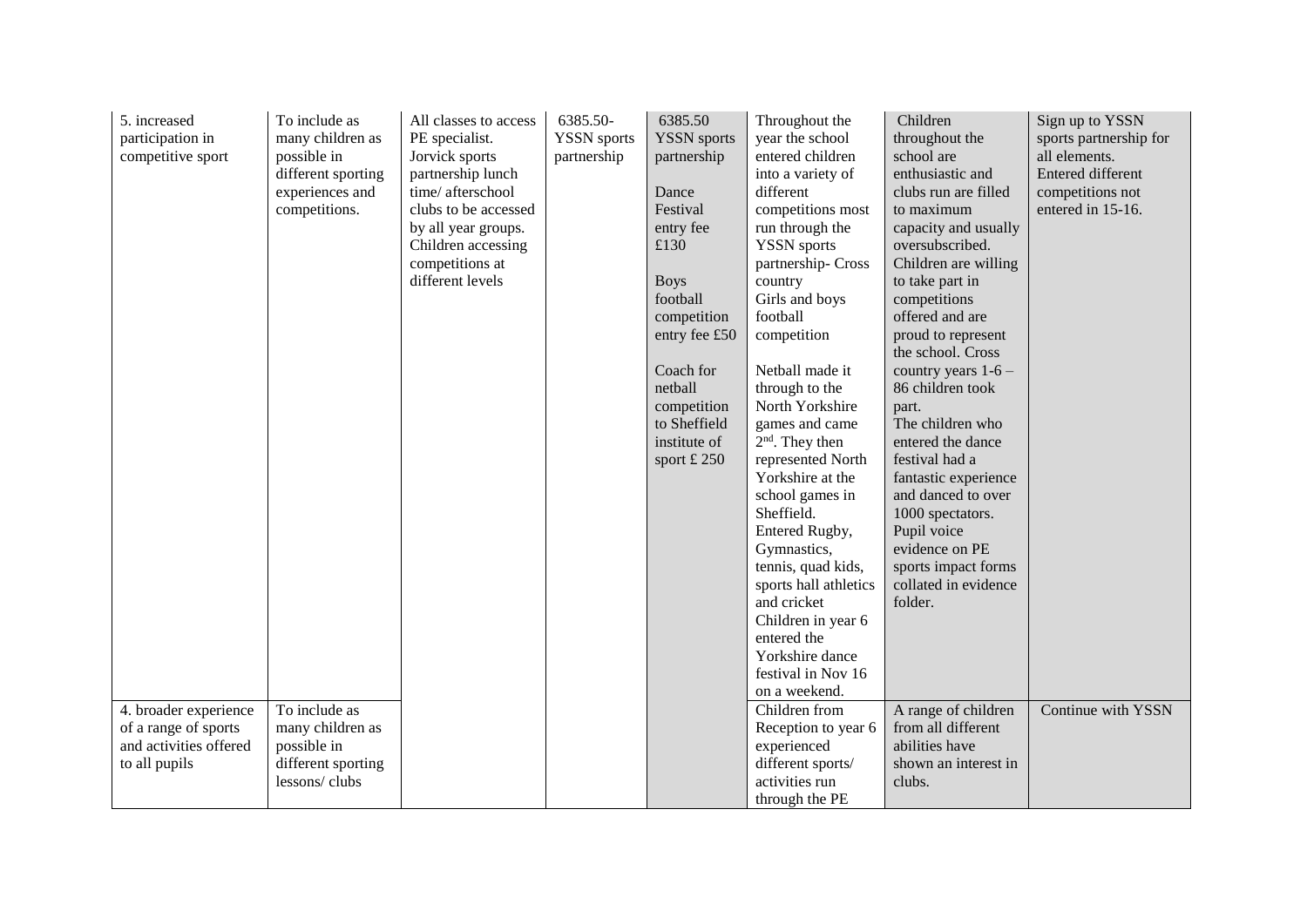|                                                                                                 |                                                                                                                |                                                                                         |                                                           |                  | specialist (YSSN)<br>either on a<br>lunchtime or<br>afterschool<br>throughout the<br>year each week.<br>Children                                                                                                                                                                                                                                                                                                                                                                       | Children also<br>experienced a range<br>of activities from<br>using the REAL PE<br>scheme focusing on<br>skills which has<br>been implemented<br>from Sept 16. All<br>children giving<br>positive feedback of<br>the scheme. |  |
|-------------------------------------------------------------------------------------------------|----------------------------------------------------------------------------------------------------------------|-----------------------------------------------------------------------------------------|-----------------------------------------------------------|------------------|----------------------------------------------------------------------------------------------------------------------------------------------------------------------------------------------------------------------------------------------------------------------------------------------------------------------------------------------------------------------------------------------------------------------------------------------------------------------------------------|------------------------------------------------------------------------------------------------------------------------------------------------------------------------------------------------------------------------------|--|
| 3. increased<br>confidence,<br>knowledge and skills<br>of all staff in teaching<br>PE and sport | Staff to be<br>mentored and peer<br>teaching with a PE<br>specialist for at<br>least a half term<br>every week | Whole staff<br>training. Each staff<br>1 hour each week<br>for at least a half<br>term. | Included in<br>the YSSN<br>sports<br>partnership<br>money | Same as<br>above | Staff completed PE<br>impact form of<br>evidence outlining<br>the impact on their<br>professional<br>development.<br>Children's pupil<br>voice is also<br>collated. Staff's<br>knowledge and<br>confidence<br>increased in<br>specific areas of<br>PE focused on<br>throughout the half<br>term.<br>Staff also gained<br>confidence through<br>RE scheme<br>purchased with<br>budget from<br>previous year but<br>all staff received<br>training in an<br><b>INSET</b> day June<br>16. |                                                                                                                                                                                                                              |  |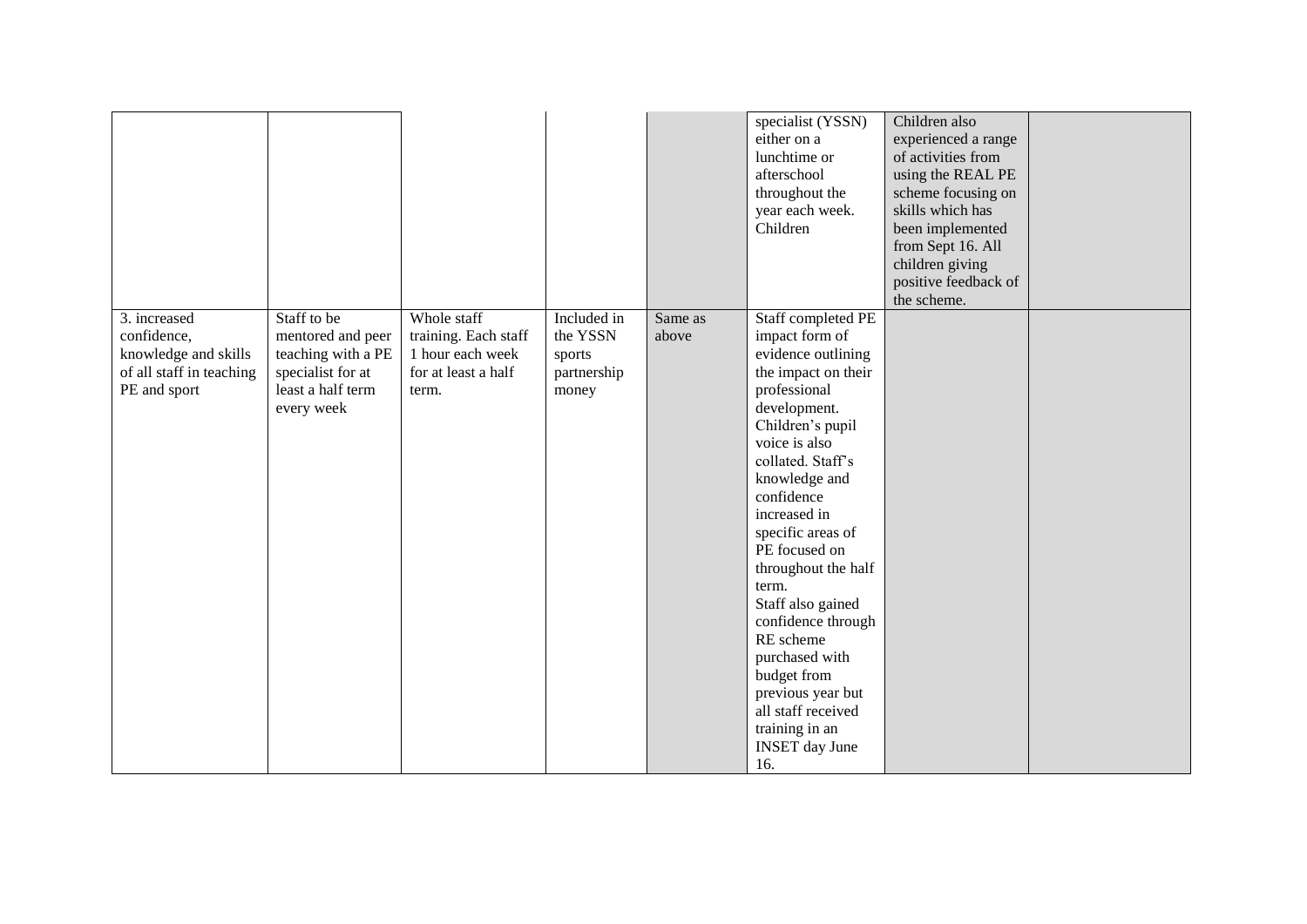| 1. the engagement of<br>all pupils in regular<br>physical activity -<br>kick-starting healthy<br>active lifestyles            | For children to<br>engage in healthy<br>active playtimes                                    | To train playground<br>leaders through PE<br>specialist. Buy new<br>equipment for<br>playground leaders<br>to use and also for<br>playtimes. | £100 | £72.77<br>Football<br>goals -<br>£297.00                                                                                          | Children having<br>happy active<br>playtimes using<br>equipment and<br>with<br>Play leaders follow<br>a daily rota.                                      |                                                                                                                |  |
|-------------------------------------------------------------------------------------------------------------------------------|---------------------------------------------------------------------------------------------|----------------------------------------------------------------------------------------------------------------------------------------------|------|-----------------------------------------------------------------------------------------------------------------------------------|----------------------------------------------------------------------------------------------------------------------------------------------------------|----------------------------------------------------------------------------------------------------------------|--|
| 2. the profile of $\overline{PE}$<br>and sport being raised<br>across the school as a<br>tool for whole school<br>improvement | For children to be<br>aware of how<br>important physical<br>activity and sport<br><i>is</i> | Display REAL PE<br>skills cards using a<br>magazine rack.                                                                                    | £50  | £68.50                                                                                                                            | <b>REAL PE cards</b><br>available to be<br>accessed for all of<br>the school during<br>PE lessons and<br>skills displayed<br>showing the<br>progression. | Children aware of<br>the progress that<br>they are making by<br>working through<br>the skills on the<br>cards. |  |
| To provide<br>opportunities to<br>improve sporting<br>experiences.                                                            | Provide<br>swimming for<br>children who<br>cannot swim<br>25metres                          | Target children who<br>cannot swim and<br>provide<br>opportunities                                                                           | £700 | Coach for<br>swimming-<br>£330<br>Pool hire<br>£ 216.00<br>Lifeguard/<br>swimming<br>instructor- $E$<br>180<br>Total -<br>£726.00 | All children apart<br>from 1 who left in<br>year $6 -$ July 16<br>could swim at least<br>25 metres                                                       | Provided<br>opportunities for<br>the children to learn<br>to swim.                                             |  |
| To provide<br>opportunities to<br>improve sporting<br>experiences.                                                            | To improve<br>sporting<br>experiences by<br>providing<br>equipment                          | Mark the<br>playground with<br>permanent lines for<br>the netball court.                                                                     | £600 | £650<br>permanent<br>netball court<br>marked out.                                                                                 | To be used for<br>netball club<br>practise and to host<br>games with other<br>schools. To be<br>used for other<br>sporting lessons.                      | Children can now<br>use the court<br>correctly to play the<br>game to the best of<br>their ability.            |  |